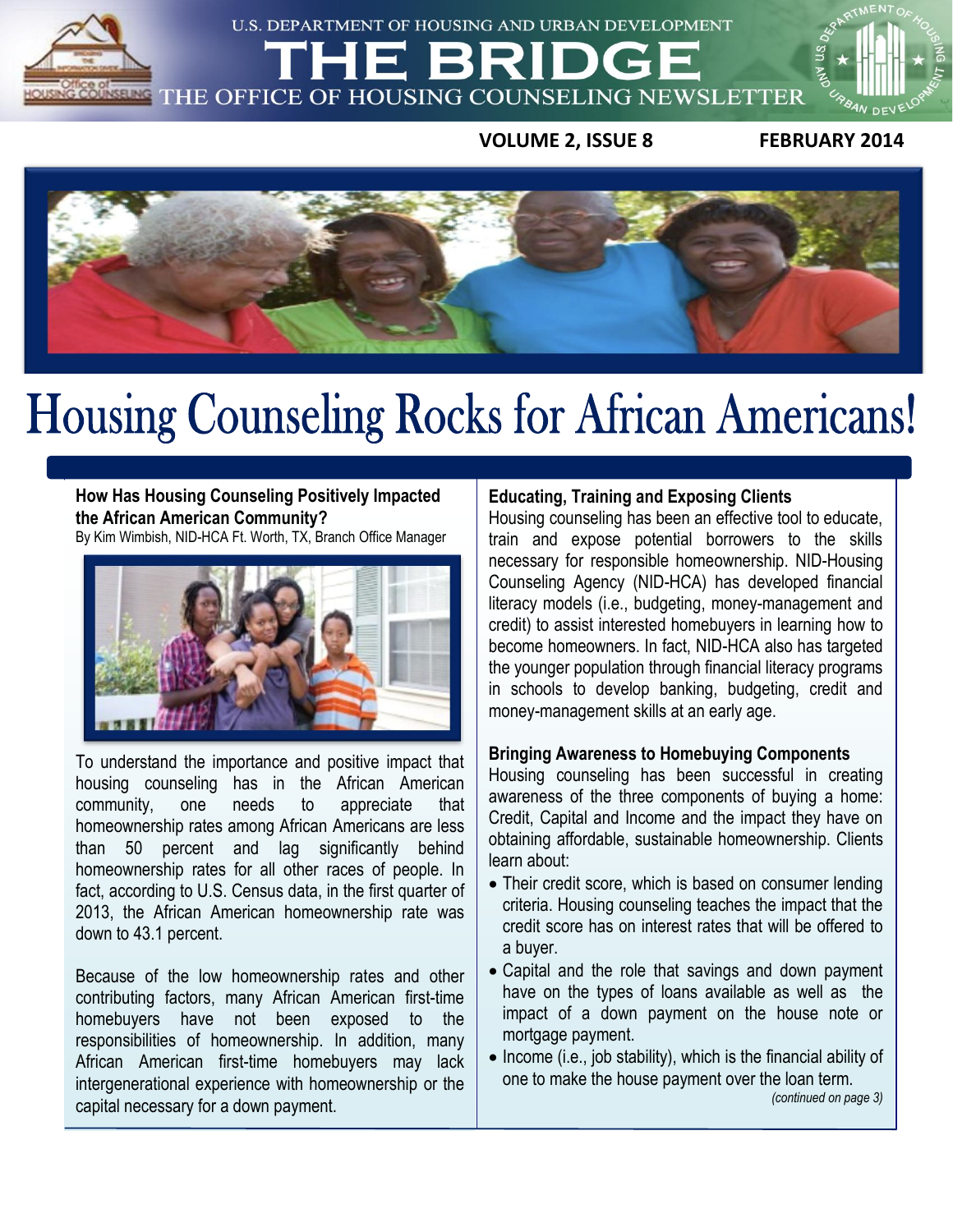

**Sarah Gerecke** *Deputy Assistant Secretary Office of Housing*

#### Greetings,

This February has been buzzing with activity inside and outside of the office. I joined many of you in following the Sochi 2014 Winter Olympics, while being cautious as I travelled amidst the polar vortex that wreaked havoc throughout states across the country. In the office, we are diligently working on the NOFA release, developing new policies, conducting agency reviews, and planning the next series of virtual stakeholder meetings.

In this edition of '*The Bridge*,' we observe Black History Month by highlighting the work of housing counseling agencies that serve African American communities. Although blatant acts of housing discrimination faced by minority homebuyers have declined, more subtle forms of housing denial stubbornly persist, according to a study released by HUD and the Urban Institute. The study entitled, *[Housing](http://www.huduser.org/portal/publications/fairhsg/hsg_discrimination_2012.html)  Discrimination [Against Racial and Ethnic Minorities 2012](http://www.huduser.org/portal/publications/fairhsg/hsg_discrimination_2012.html)* finds African Americans, Hispanics and Asians learn about fewer housing options than equally qualified whites.

This is why the work of our HUD-approved housing counseling agencies is vitally important to affecting change in the communities they serve. By providing education, training, and awareness, they help their clients to become homeowners and stay homeowners.

Despite the effects of the economic downturn, the efforts of these housing counseling agencies have resulted in lasting and positive impacts in minority and underserved communities. These impacts are demonstrated in the Success Stories of first-time homeowners, Ms. Fisher and Ms. Webb. HUD looks forward to helping more families as we roll out policies that will expand their access to housing counseling agencies.

As we reflect on the progress made in housing across America, the Office of Housing Counseling remains steadfast to its mission of working with our HUDapproved housing counseling agencies to help all families obtain, sustain and retain their homes.

*~Sarah*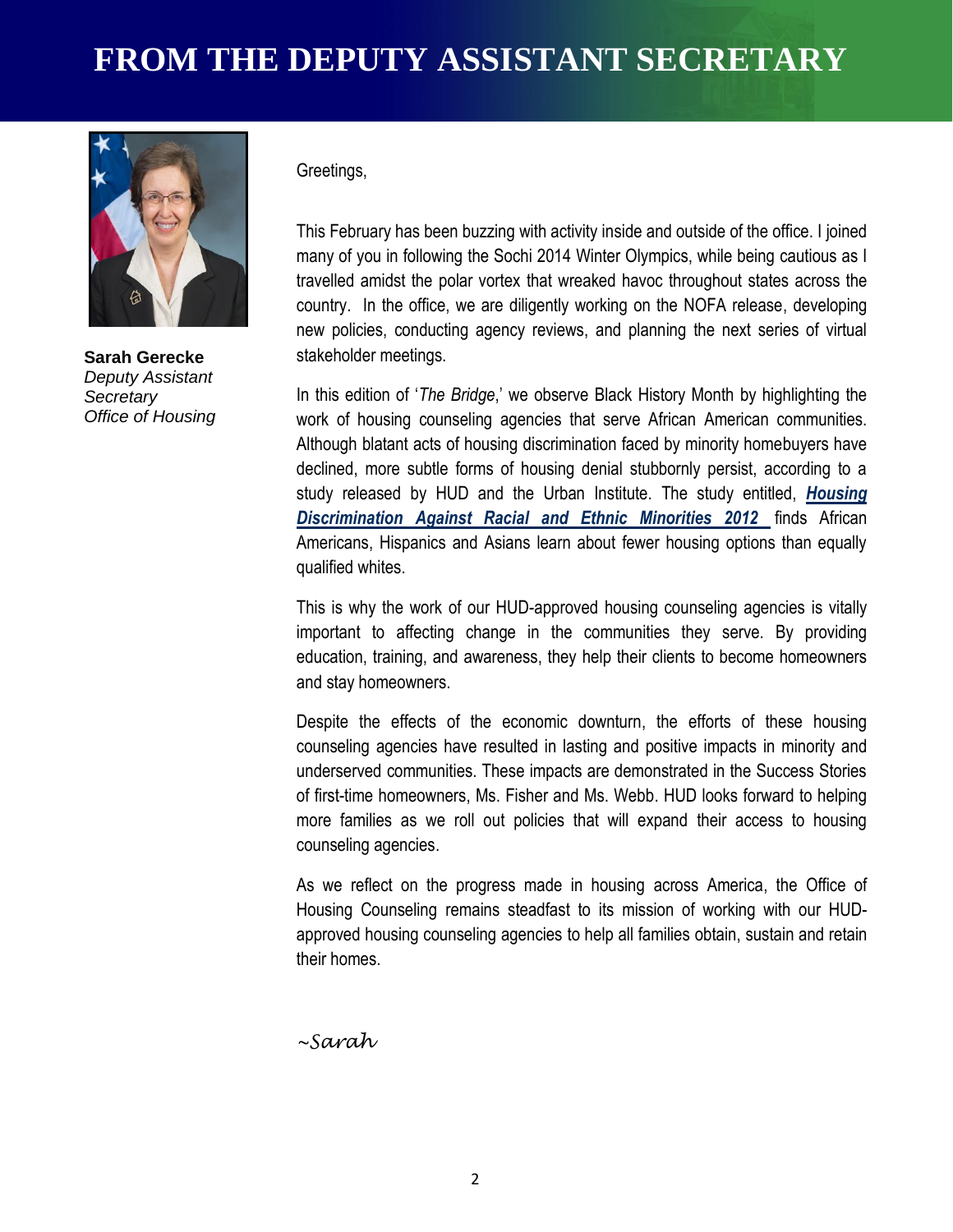## **HOUSING COUNSELING ROCKS, CONT.**

#### *(continued from page1 – Housing Counseling Positive Impacts)*

Housing counseling exposes the potential homebuyer to the process of homeownership. It teaches the client about the interconnecting roles and responsibilities of market participants such as buyer-seller, real estate professional or sales agent, mortgage lender, inspector, appraiser, surveyor, title company or escrow agent and their impact upon the homebuying process.

Housing counseling educates potential homebuyers about different types of mortgage financing (i.e., Federal Housing Administration/Veterans Administration, Conventional and US Department of Agriculture), prime and sub-prime, fixed and variable rate mortgages, and how to shop for and request affordable, sustainable mortgage financing based on their individual needs.

#### **Alleviating Fear of Reverse Mortgages**

home and the desire to leave an inheritance to their children, **Company 1991 1991 1991 1991 1991 1991 1991** 1991<br>there has been reluctance by seniors to utilize a reverse **1991 1991 1991** Housing counseling also has been beneficial to the population of aging African American homeowners, who are historically and economically conservative. Because of the initial difficulty in obtaining mortgage financing to purchase a there has been reluctance by seniors to utilize a reverse mortgage product, like HECM, to allow them to access the equity in their homes. Through housing counseling, the fear of losing one's home through the reverse mortgage and not leaving an inheritance has been alleviated. Counseling also has been instrumental in educating the aging African American community about money-management options, regulated mortgage fees and charges, and how to identify and avoid fraudulent and abusive practices.

#### **Building Strong and Vibrant Communities**

NID-HCA is a diverse network of advocacy groups and individuals, organizations, housing counselors, real estate professionals, community groups, civic organizations and faith-based organizations committed to ensuring fair housing opportunities for all in urban/minority communities throughout the country.

As a HUD-approved Intermediary, NID-HCA recognizes the importance, effectiveness and positive impact of housing counseling. NID-HCA continues its efforts to educate, train and expose first-time homebuyers and aging African Americans to affordable, sustainable homeownership, and its role in building strong and vibrant communities throughout America. Visit [NID-HCA](http://www.nidonline.org/) to learn more about its housing counseling programs and resources.

#### **Counseling Activities for African Americans Attributed to HUD Grant Funding Increase During Fiscal Years 2010 - 2013**



| <b>Fiscal Year</b> | <b>All Counseling</b> | <b>Activities</b>    |
|--------------------|-----------------------|----------------------|
|                    | <b>Activities</b>     | <b>Attributed to</b> |
|                    |                       | <b>HUD Grant</b>     |
|                    |                       | <b>Funding</b>       |
| <b>FY13</b>        | 28.2%                 | 34.7%                |
| <b>FY12</b>        | 29.9%                 | 32.6%                |
| <b>FY11</b>        | 29.0%                 | 21.3%                |
| <b>FY10</b>        | 33.5%                 | 8.2%                 |

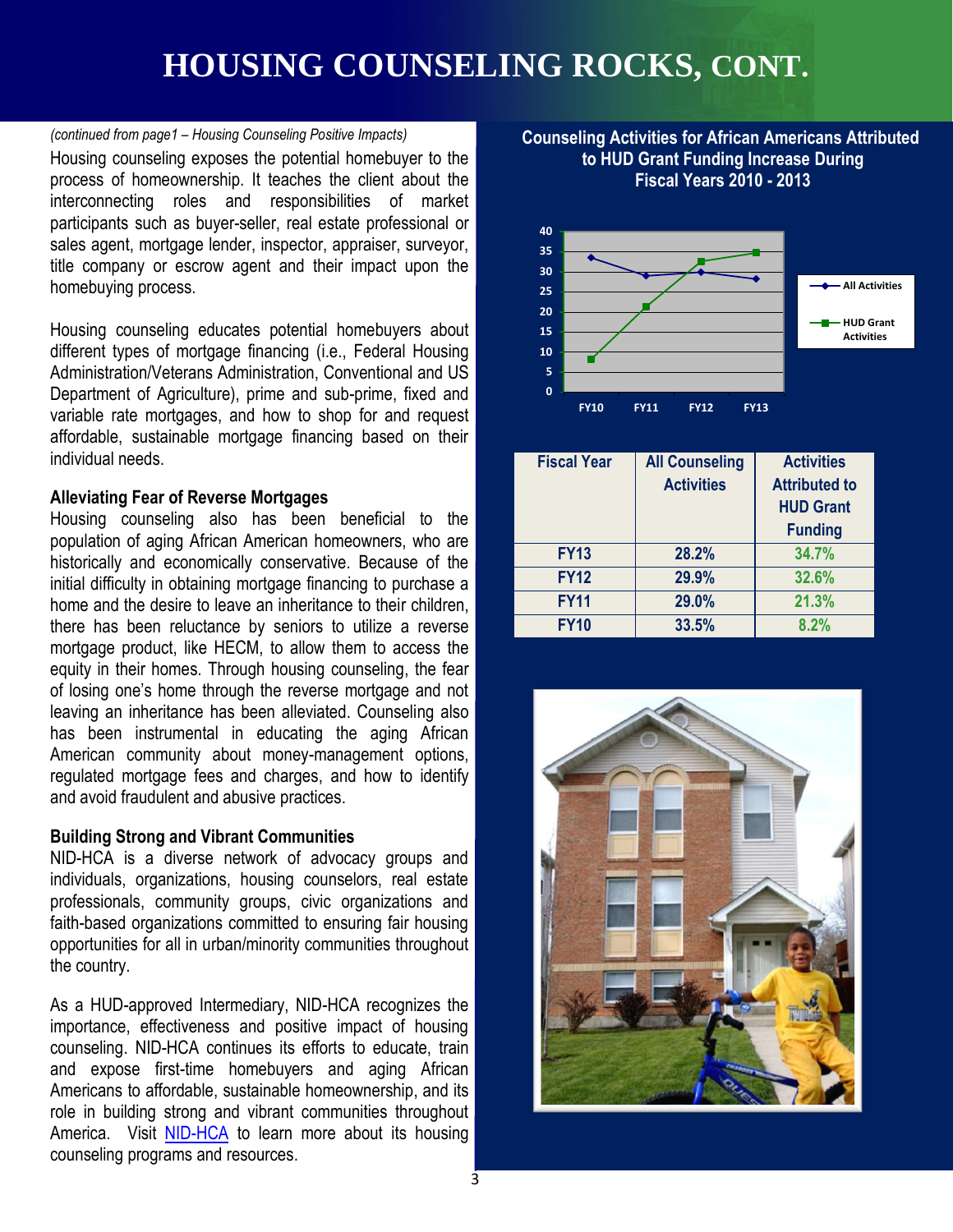## **INQUIRING MINDS WANT TO KNOW**

*Q: We often have questions on Office of Housing Counseling Approval and Funding, Conflict of Interest issues, Training, the 9902 Report and other general issues. Where can we find the answers?*

- *A:* You can find answers online in the "Frequently Asked Questions" (FAQs) section:
- 1. Go to the main page of the **[Office of Housing](http://portal.hud.gov/hudportal/HUD?src=/program_offices/housing/sfh/hcc/)  [Counseling's website](http://portal.hud.gov/hudportal/HUD?src=/program_offices/housing/sfh/hcc/)** and locate **Housing Counseling Resources** in the right margin.
- 2. Click on **[Counseling for Professionals](http://portal.hud.gov/hudportal/HUD?src=/program_offices/housing/sfh/hcc/hcc_home)**
- 3. Scroll down the page to locate **Information for Housing Counselors**.
- 4. Click on **[Counseling Resources](http://portal.hud.gov/hudportal/HUD?src=/program_offices/housing/sfh/hcc/ohc_resources)**
- 5. There you will find an incredible amount of information on:
	- a. **[Frequently Asked Questions \(FAQs\)](http://portal.hud.gov/hudportal/HUD?src=/program_offices/housing/sfh/hcc/hc_faq)**
	- b**. [Grant Information for Housing Counselors](http://portal.hud.gov/hudportal/HUD?src=/program_offices/housing/sfh/hcc/ohc_grant)**
	- c. **[Mortgagee Letters](http://portal.hud.gov/hudportal/HUD?src=/program_offices/administration/hudclips/letters/mortgagee)**
	- d. **[Hope Loan Portal](https://www.hopeloanportal.org/index.php)**
	- e. **[HECM Counseling Resources](http://portal.hud.gov/hudportal/HUD?src=/program_offices/housing/sfh/hcc/hecm)**

#### *Q: The Housing Counseling System is really confusing to us. Where can we locate general information and get help?*

- *A:* To locate general information and get help, start online in the "Frequently Asked Questions" (FAQs) section:
- 1. Go to the main page of the **[Office of Housing](http://portal.hud.gov/hudportal/HUD?src=/program_offices/housing/sfh/hcc/)  [Counseling's website](http://portal.hud.gov/hudportal/HUD?src=/program_offices/housing/sfh/hcc/)** and locate **Housing Counseling Resources** in the right margin.
- 2. Click on **[Counseling for Professionals](http://portal.hud.gov/hudportal/HUD?src=/program_offices/housing/sfh/hcc/hcc_home)**
- 3. Scroll down the page to locate **Information for Housing Counselors**.
- 4. Click on **[Systems and Reporting](http://portal.hud.gov/hudportal/HUD?src=/program_offices/housing/sfh/hcc/ohc_sr)**
- 5. Next click on **[Housing Counseling System \(HCS\)](http://portal.hud.gov/hudportal/HUD?src=/program_offices/housing/sfh/hcc/ohc_hcs)**
- 6. There you will find information on:
	- a. **[Technical Assistance:](http://portal.hud.gov/hudportal/HUD?src=/program_offices/housing/sfh/hcc/hcs_help01)** To report technical issues or system errors, please contact HUD Help Desk and open a service ticket.
	- b. **HCS Instructions Quick Reference Guide** Opens to a PDF version
	- c. **[Client Management System \(CMS\)](http://portal.hud.gov/hudportal/HUD?src=/program_offices/housing/sfh/hcc/cms)** Provides Requirement Guidance
	- d. **[How to Subscribe to OHC Listserv](http://portal.hud.gov/hudportal/HUD?src=/program_offices/housing/sfh/hcc/ohc_listserv)**

### *HUD HISTORICAL FACT*

*Robert Weaver was the first Secretary of HUD and sworn in as the first African American to hold a cabinetlevel position.*

*By Shantae Goodloe, HUD Office of Public Affairs*



Born into a middle-class family in 1907, Robert Weaver grew up in Washington, D.C. and was the grandson of Robert Tanner Freeman, the first African American, Harvard-educated dentist. Weaver followed his grandfather's footsteps and enrolled at Harvard where he earned three degrees including a doctorate in economics.

**CHAMPIONS CORRECTES**<br>The 1960, after serving as the New York State Rent Commissioner, Weaver became the national chairman of the National Association for the Advancement of Colored People (NAACP), and President John F. Kennedy sought his advice on civil rights. The following year, the President appointed Weaver administrator of the Housing and Home Finance Agency, a combination of agencies that included the components of what would eventually become HUD.

> In fact, Weaver set the tone for HUD's work today and is known for a series of firsts: working toward passage of the 1961 low-income rental housing program, the first piece of legislation passed by President Kennedy's administration; championing the 1968 Fair Housing laws to end discrimination; and, connecting housing to jobs in what we now call sustainable communities.

> As a result, HUD continues to ensure that people live in inclusive and sustainable communities free from discrimination. The Fair Housing Act, the law that makes it illegal to discriminate in the sale or rental of housing based on race/color, national origin, religion, sex, familial status and disability was signed on April 11, 1968, days after Dr. King's assassination. And it was only the beginning of our work.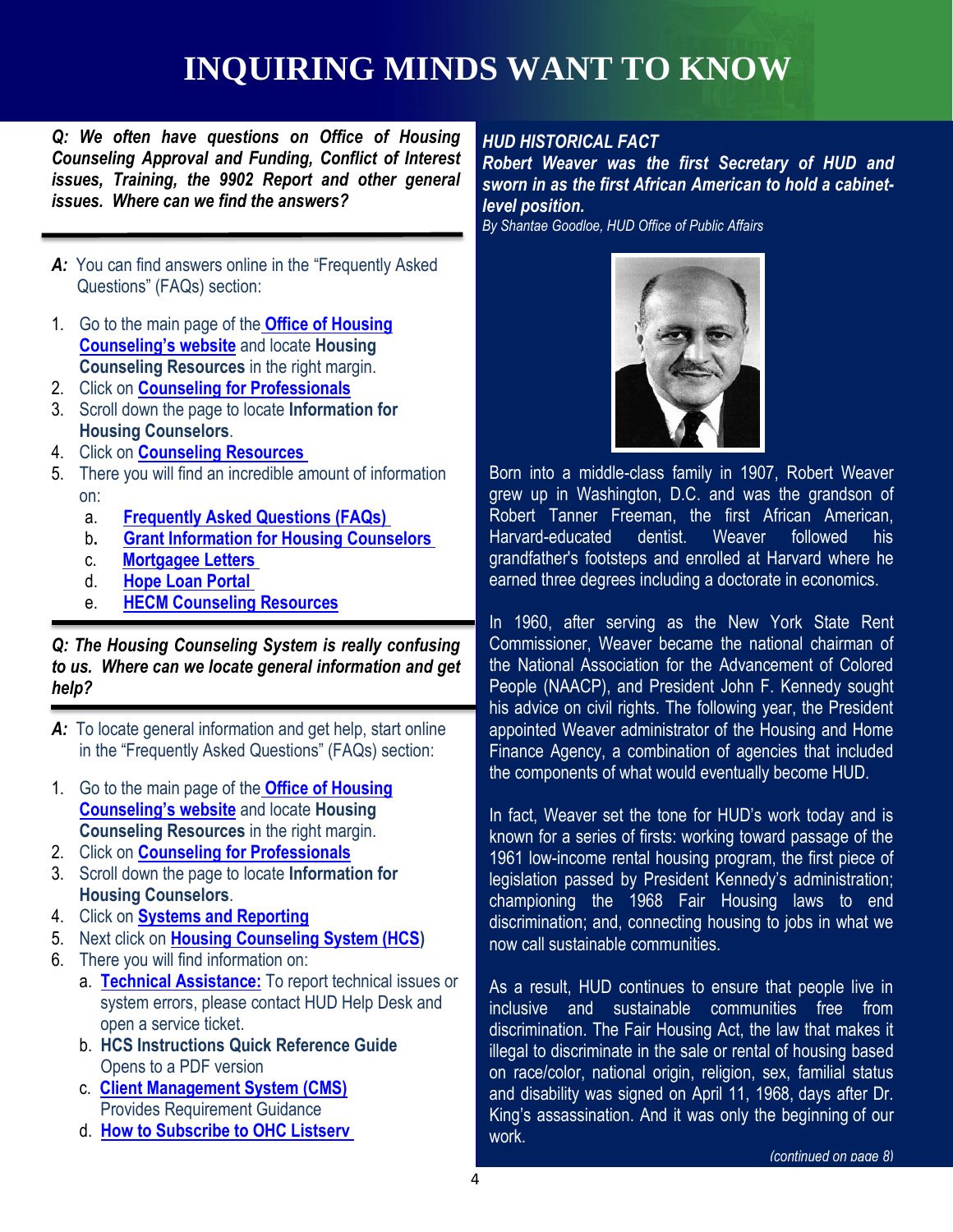# **OUT AND ABOUT AROUND THE NATION**

**Understanding and Delivering Housing Counseling in African American Communities** 

By Njemile Davis, National Urban League



**CODIC OF SHOCKS OF SERVICE ACCELERATIONS OF SERVICE ARRANGEMENT CONSUMING SERVICE ARRANGEMENT CONSUMING SCRIPTION** At its core, housing counseling is a case management model designed to ensure that all Americans have unfettered access to one of our most basic human rights: safe, decent, affordable housing on fair terms. At its best, housing counseling also helps contextualize the financial relationships, resources, tools, and decision-making that boosts or blocks a person's asset building potential; prevent

#### **Housing Counseling is Critical for Communities of Color**

In 2013, the [National Urban League](http://www.iamempowered.com/programs/comprehensive-housing-counseling) and 32 of its affiliates offered comprehensive housing counseling services to more than 24,000 clients nationwide, nearly 65 percent of whom were African American. In today's economic climate, housing counseling is especially critical for communities of color, who face record-breaking foreclosure rates and an increasingly competitive housing market. Among the factors contributing to this landscape are the following:

- $\triangleright$  Between 2007 and 2010, African Americans were three times more likely than Whites to be steered into subprime loan products, even when they qualified for more traditional, lower cost products. As a result, they were 70 percent more likely to go into foreclosure than Whites.<sup>i</sup>
- $\triangleright$  Home equity is more significant to the wealth of black families than it is to white families. Home equity accounts for 62 percent of net wealth for the median black owner, but only about 38 percent for the median white owner.<sup>ii</sup>
- $\triangleright$  Black families hold more debt relative to their net assets than white families. White families on average have a debt burden equal to just 17 percent of their net worth, while black families owe 53 percent.iii

Freddie Mac found that certain types of pre-purchase homeownership education and counseling -- specifically, classroom education and individual counseling, but not telephone education -- significantly reduced mortgage default ratesiv .

#### **One of the Most Significant Forms of Wealth Building**

Central to the Urban League's theory of change as it relates to housing counseling, is an acknowledgment that homeownership endures as one of the most significant forms of wealth building for low- and moderate-income families, especially families of color.

This is of increasing importance, because the wealth gap between Black and White America is substantial and growing<sup>v</sup> . Thus, actively considering and addressing the under and unemployment which have emerged as formidable obstacles to homeownership is critical in these communities. Moreover, tighter access to credit in recent years means that families need intensive credit counseling before being able to qualify for an attractively-priced mortgage product.

#### **Post-Purchase Counseling is Key to Sustainability**

And in terms of sustainable homeownership -- which many believe to be the overarching objective of all housing counseling efforts -- continued homeownership education after a home purchase can prepare homeowners to better meet their ongoing home maintenance needs, reduce utility bills through weatherization and increased energy efficiencies, budget for repairs, and avoid predatory refinancing schemes that can put continued homeownership in jeopardy.

*(continued on page 6)*

- **[Lost Ground, 2011: Disparities in Mortgage Lending and Foreclosures,](http://www.responsiblelending.org/mortgage-lending/research-analysis/Lost-Ground-2011.pdf)** [Center for Responsible Lending, University of North Carolina Chapel Hill, p](http://www.responsiblelending.org/mortgage-lending/research-analysis/Lost-Ground-2011.pdf)g.5
- ii[State of the Nation's Housing 2013 –](http://www.jchs.harvard.edu/sites/jchs.harvard.edu/files/son2013_chap3_demographic_drivers.pdf) Demographic Drivers, Joint Center for Housing Studies, pg. 2
- iii [State of the Nation's Housing 2013 –](http://www.jchs.harvard.edu/sites/jchs.harvard.edu/files/son2013_chap3_demographic_drivers.pdf) Demographic Drivers, Joint Center for Housing Studies, pg. 1
- iv [A Little Knowledge is a Good Thing: Empirical Evidence of the Effectiveness](http://www.freddiemac.com/corporate/reports/pdf/homebuyers_study.pdf)  [of Pre-Purchase Homeownership Counseling, Freddie Mac,](http://www.freddiemac.com/corporate/reports/pdf/homebuyers_study.pdf) pg. 12
- <sup>v</sup> [Wealth Gaps Rise to Record Highs Between Whites, Blacks and Hispanics](http://www.pewsocialtrends.org/files/2011/07/SDT-Wealth-Report_7-26-11_FINAL.pdf)  Pew Research Center, 2011, pg. 1

.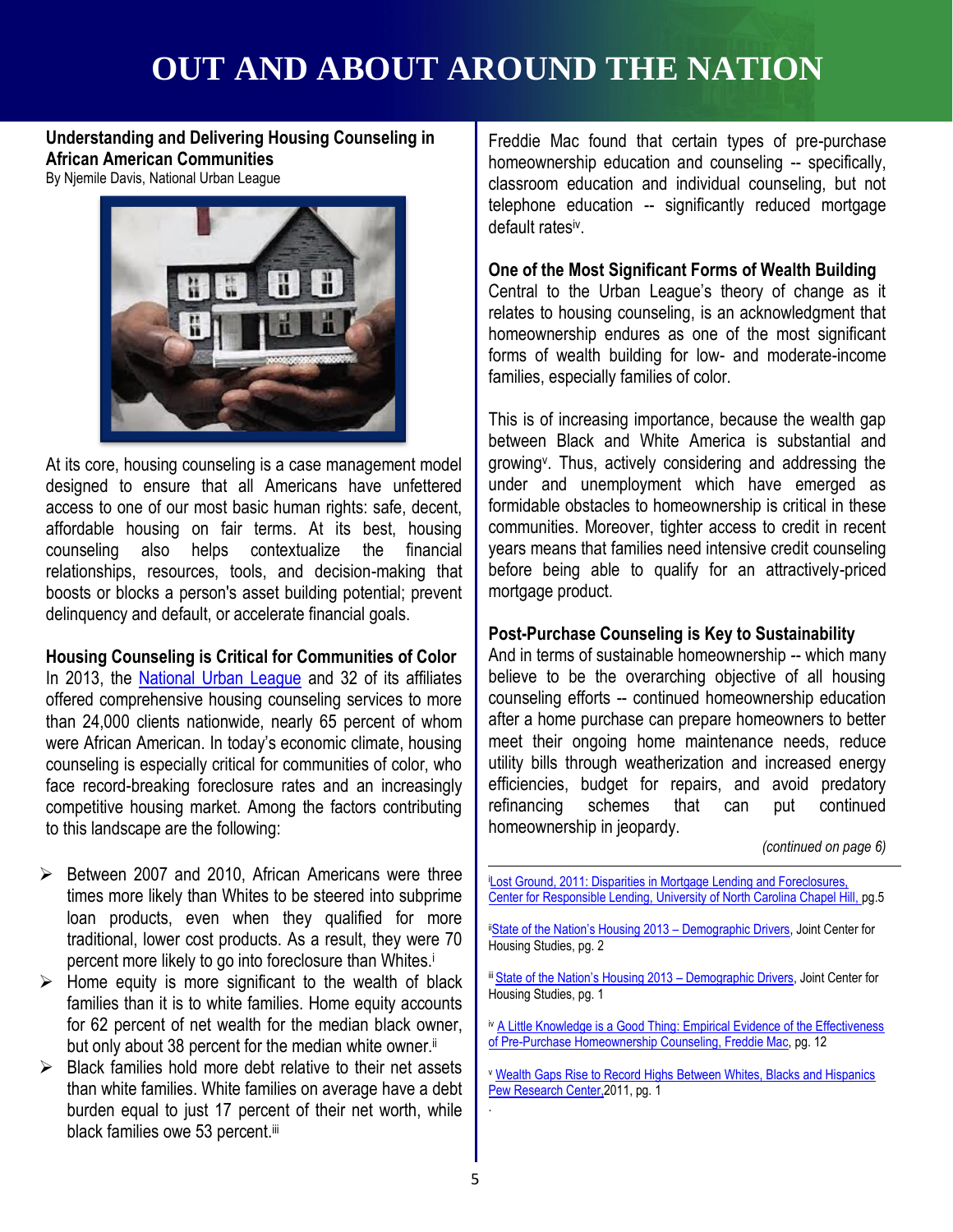## **SUCCESS STORY**

#### **Hope VI Brings Homeownership to Long Time Pleasantville Resident**

By Russell Graves, Consumer Credit & Budget Counseling and Lynda Cohen, Press of Atlantic City



**Pleasantville, NJ** - Mattie Fisher is one of those counseling clients, who is driven towards her goal and wants to make everything better not only for herself, but for others. She had some lingering credit issues due to medical bills that were not easy to clean up, but she inspired her housing counselor to really want to make this work.

Ms. Fisher was a long time resident of Woodland Terrace which, before it was torn down to make room for a new HOPE VI project of single family homes, was known as a "drug alley." Ms. Fisher did not want to raise her grandchild in that environment, so she was an early proponent of the project and would come to all of the town meetings to support it. When the waiting list formed to buy the homes, she was first on the list.

Housing counseling was required for the residents who wanted to purchase homes. Ms. Fisher, 70, had never owned a home, but participated in each and every class. Her lingering credit issues took a number of one-onone sessions to resolve and her housing counselor burned up the phone lines tracking down the old debts, while Ms. Fisher pushed just as hard.

Ms. Fisher had been a resident of Woodland Terrace for more than 30 years, and was ecstatic to learn she had been approved for an affordable mortgage to buy one of the homes that had replaced the troubled complex. After moving into her new home, Ms. Fisher said, "I just feel so special." I raised five kids, and when they were growing up, I always wanted a home, but I never could achieve that. Now I have."

*(continued from page 5- Understanding and Delivering Housing Counseling)*

#### **Expanding Availability of Housing Counseling**

Considering that new home purchase guidelines and regulations will be finalized and activated in 2014 as part of Dodd-Frank implementation, the Urban League believes that homeownership education and counseling is needed more than ever.

Expanding its availability will be especially critical in urban communities experiencing large numbers of mortgage defaults and foreclosures, since housing counselors in these areas are apt to have been diverted to focus on foreclosure prevention. Urban League affiliates operating in communities with more stable housing markets are also targeting expansion of homeownership education and counseling to prepare a new cadre as well as existing homeowners for success.

**CHAMPIONS, and achieving housing stability is what housing<br>Counseling is all about The Urban League's multi-service** Helping families access opportunities, build the knowledge and skills to make informed decisions about their housing counseling is all about. The Urban League's multi-service model allows clients to avail themselves of partner programs and related services such as job training and placement, career preparation, credit repair, financial coaching and critical wrap-around services that ensure their options are both accessible and sustainable.

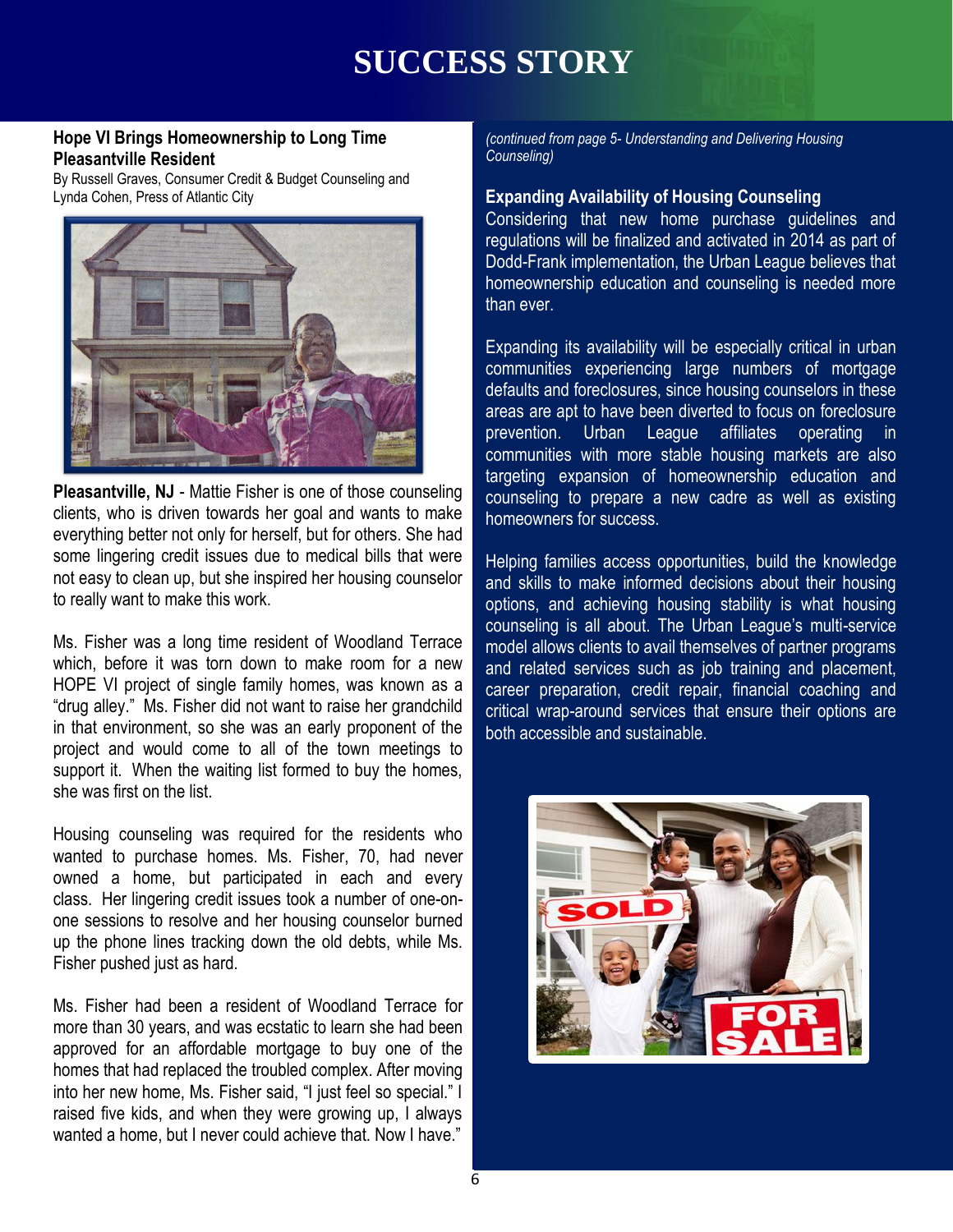### **SUCCESS STORY**

### **Turning Dreams Into Reality in the Fifth Ward**

By Kathy Payton, Fifth Ward Community Redevelopment Corporation

**Houston, TX** - For African Americans in Houston's Fifth Ward, homeownership opportunities are hard to come by. The Fifth Ward is a historically African American community with a rapidly shifting demographic. The residents are 63 percent renters and only 37 percent homeowners. African Americans represent 54 percent of the residents.

Kathy Payton, President/CEO of the Fifth Ward Community Redevelopment Corporation (FWCRC), and native of the Fifth Ward, was drawn to the organization for the purpose of providing housing opportunities and services to those in the community. Many Fifth Ward residents, speak of the dream of homeownership, but the limited housing stock and access to capital often make the dream one that is rarely recognized. "We are about creating opportunity and building assets for our residents," says Payton.

Like several other urban communities, the Fifth Ward experienced multiple decades of disinvestment, middle class flight, and property abandonment. The economic consequences of this period have made it difficult to lure homeowners to the community. Fears and uncertainties among outsiders and compromised financial capacity of community members (e.g., the median income of the Greater Fifth Ward is less than 50 percent of that of metro Houston; the poverty rate is near 50 percent; and over half of all adults are not in the labor force) work in tandem to produce an environment less amenable to homeownership than the community's physical landscape suggests.

[Fifth Ward Community Redevelopment Corporation](http://www.fifthwardcrc.org/index.asp) set out to change these dynamics upon its inception in 1989 and now, 25 years later, the prospect of homeownership stands not only more possible, but also more appealing, than ever before. Offering a wide-range of services and specializing in homebuyer education and counseling, home construction, and renovations, FWCRC has – in the past year alone counseled over 150 clients in homebuyer education classes, obtained foreclosure prevention resolutions for 19 homeowners, helped over 60 individuals with home repair assistance, and oversaw 38 individuals make their dream of homeownership a reality.



Erica Webb, a 33-year-old mother of three who works fulltime at a local high school, is one such individual. A lifelong Fifth Ward resident whose income and inexperience in the housing market left her admittedly apprehensive about buying a home, Webb credits her experience in homebuyer education counseling with instilling the knowledge and confidence needed to proceed:

nment. The economic | of. She talked about credit strategies, having asse<br>ve made it difficult to lure | in the bank for a long period of time, finding homes *My instructor broke down what the timeline consists of. She talked about credit strategies, having assets that are within your budget and leaves you with enough disposable income, and understanding the fine print – all of this was covered. As a single mother, I felt confident that I was making the right decision and homeownership was in reach, but more importantly, I had tools to sustain a better life for my kids.* 

> FWCRC clients are overwhelmingly complimentary of the organization's understanding of client needs, the relevance and applicability of presented materials and conveyed information, and the responsiveness of counselors. Delivering on client needs, according to FWCRC President/CEO Kathy Payton, is not so much about earning favorable performance reviews from funders or affiliate organizations as it is about opening the doors to an oftenmisrepresented community with much to offer.

> "Our aim is to make the Fifth Ward a community of choice," Payton declares. "Choice means that people decide to be here; they are not stuck here because they feel they have nowhere else to be or they just happened to end up here. This is a community where people want to be – whether to live, work, or just spend time. We think that aim is well within reach and already being realized."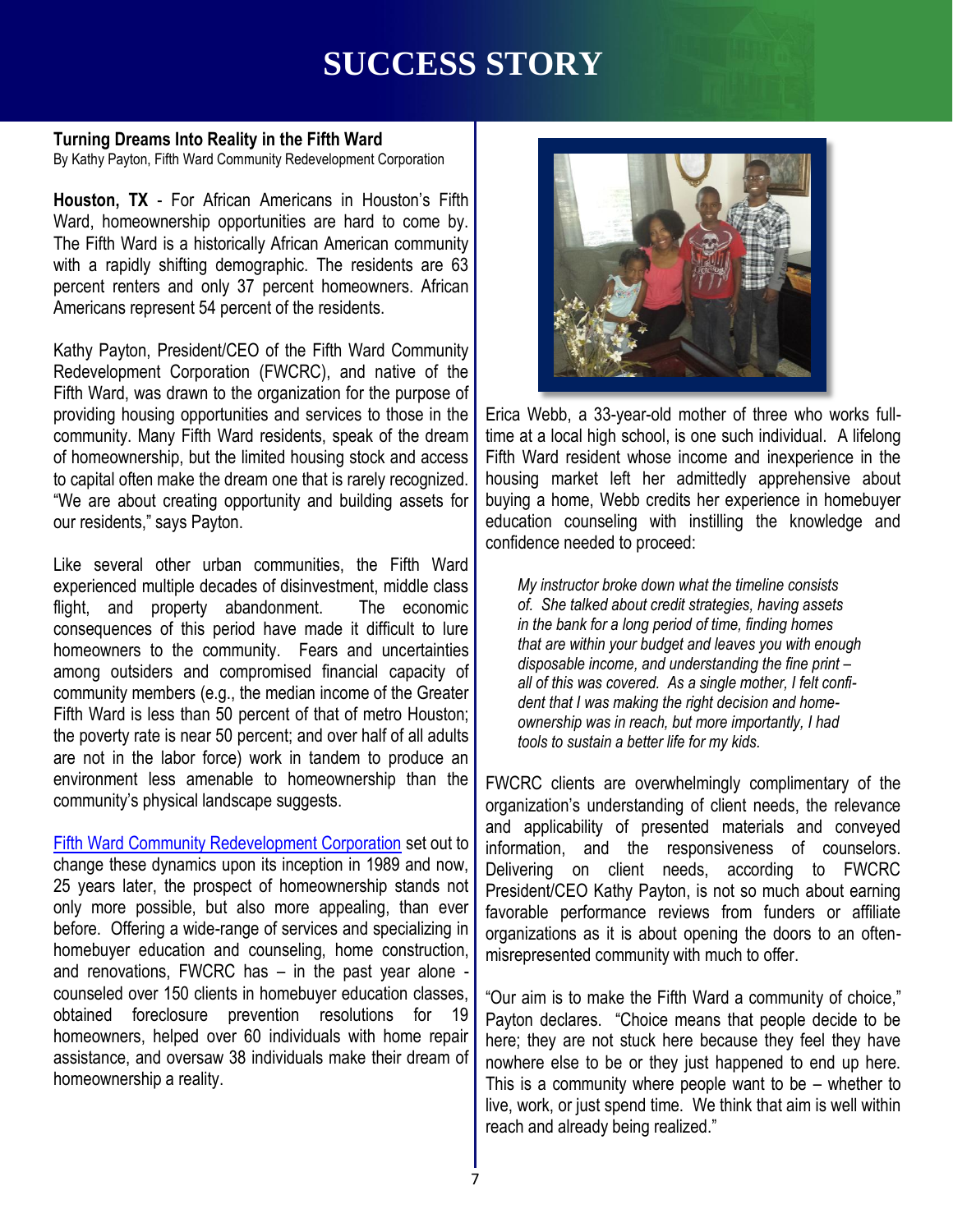#### *Q: Where can I Get Information on Housing Counseling Training?*

**A:** To locate training information, visit the [Office of Housing](http://portal.hud.gov/hudportal/HUD?src=/program_offices/housing/sfh/hcc/ohc_training)  [Counseling's Training Resources page.](http://portal.hud.gov/hudportal/HUD?src=/program_offices/housing/sfh/hcc/ohc_training) There you will find links to various training opportunities including webinars and events. Our listsery also provides information on upcoming training including:

#### **MARCH**

 **[HUD NCRC Housing Counseling Training Academy:](http://www.eventbrite.com/e/2014-ncrc-annual-conference-registration-6341645031)** March 12-15, Washington, DC

#### **MAY**

- **[NeighborWorks® Training Institutes:](http://trainingcalendar.nw.org/TrainingCalendar.aspx)** May 19 – 23, Louisville, KY
- **[NHNLA Training:](http://www.nhnla.org/index.cfm?fuseaction=Page.viewPage&pageId=538&parentID=503&nodeID=1)** May 12 14, 2014, Newark, NJ,
- **[HUD Early Delinquency Servicing and Loss Mitigation](http://portal.hud.gov/hudportal/HUD?src=/program_offices/housing/sfh/nsc/training)  [Program Training:](http://portal.hud.gov/hudportal/HUD?src=/program_offices/housing/sfh/nsc/training)** May 13-14, 2014, Oklahoma City, OK

#### **JUNE**

**[NCRC Training Webinars:](https://live.blueskybroadcast.com/bsb/client/CL_DEFAULT.asp?Client=901883&PCAT=7321&CAT=7321)**

- Government-Sponsored Enterprise Reform : June 23, 2014
- Access to Capital and Credit for Small Businesses in Appalachia: **All Agencies, and Agencies**, and June 24, 2014
- The Vantage Credit Score: Demystifying Consumer Credit Scoring Process: June 25, 2014
- Mortgage Lending Fundamentals for Homeownership: June 26, 2014
- FHA Insured Financing 101: June 26, 2014
- AFFH Proposed Rule: June 27, 2014.

*(continued from page 4 – HUD Secretary Robert Weaver)*

Today, HUD's Office of Fair Housing and its Fair Housing Assistance Program (FHAP) partner agencies receive over 9,000 complaints alleging some form of housing discrimination. HUD continues to investigate individual acts of housing discrimination, and to obtain appropriate relief for its victims. The Department has also increased its efforts to create strong, sustainable communities by connecting housing to jobs, fostering economic development, and helping to build a clean energy economy.

HUD recognizes that the work it does today has an incredible impact on the future of our nation and applauds Secretary Weaver for laying the foundation.

Visit [The HUDdle, HUD's Official Blog](http://blog.hud.gov/) for more interesting housing topics.

#### *Q: How Can Housing Counseling Agencies Participate in Virtual Stakeholders Meetings?*

By Virginia Holman, HUD's Office of Housing Counseling

*A:* The Office of Housing Counseling, as part of its efforts to communicate with the housing counseling industry, is holding monthly virtual Stakeholders Meetings. These meetings allow OHC to:

- Evaluate stakeholder input on program policy and procedures,
- Share best practices and challenges,
- Gather valuable insights to help consumers achieve housing goals, and
- Provide advice to leadership of the department as it relates to housing legislation, regulation, policy development, budget, training, program evaluation and oversight.

In the coming months, OHC is scheduling virtual Stakeholders Meetings on the following topics:

- the Role of Coalitions,
- Responses to Disasters by Housing Counseling Agencies, and
- A Look at HECM Protocols.

Housing counselors can participate by registering through the links provided in invitations. Some topics will be open to all housing counselors through [OHC listserv](http://portal.hud.gov/hudportal/HUD?src=/program_offices/housing/sfh/hcc/ohc_listserv) messages.

Please register as soon as possible because registration is limited. Other topics may be targeted to specific groups and will be by invitation only. For example, in January 2014, OHC held two stakeholders meetings specifically for intermediaries and state housing finance agencies. The February 2014 meeting on Marketing was open to all groups.

Meeting presentations are posted on the OHC Webinar [Archive](http://portal.hud.gov/hudportal/HUD?src=/program_offices/housing/sfh/hcc/OHC_TRAINARC) page. Here are links to review the most recent presentations:

- February 07, 2014 Housing Counseling Marketing and [Outreach: Filling the Gaps](http://portal.hud.gov/hudportal/documents/huddoc?id=OHC_MKTG020714.pdf)
- January 30, 2014 [A first look at the NEW Form HUD-](http://portal.hud.gov/hudportal/documents/huddoc?id=OHC_9902013014.pdf)[9902 Housing Counseling Agency Activity Report](http://portal.hud.gov/hudportal/documents/huddoc?id=OHC_9902013014.pdf)
- January 23, 2014 The Role of SFHAs in the Housing [Counseling Program](http://portal.hud.gov/hudportal/documents/huddoc?id=OHC_SHFA012314.pdf)
- January 21, 2014 [The Role of Intermediaries in the](http://portal.hud.gov/hudportal/documents/huddoc?id=OHC_SHI012114.pdf)  [Housing Counseling Program](http://portal.hud.gov/hudportal/documents/huddoc?id=OHC_SHI012114.pdf)